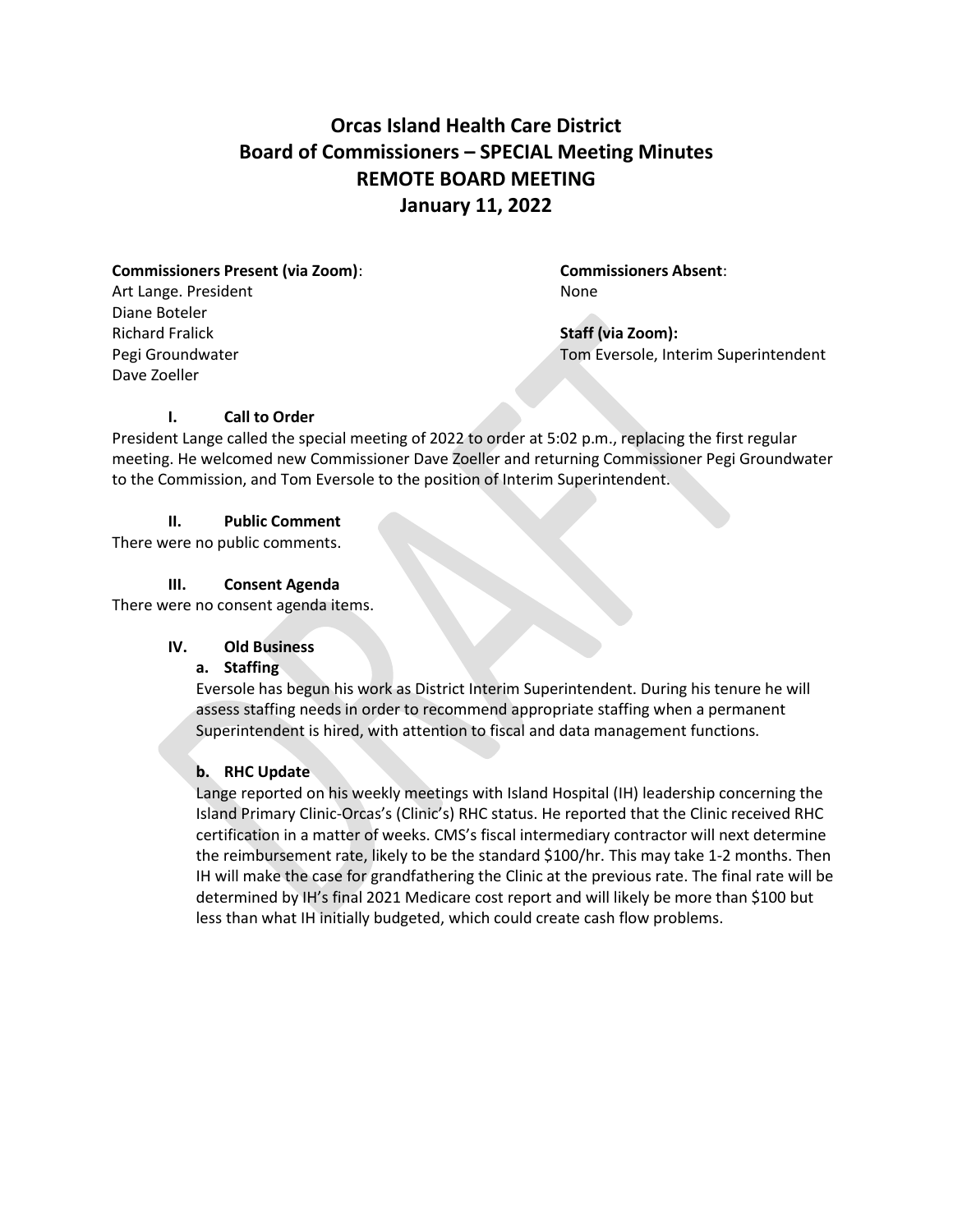#### **V. New Business**

## **a. Oath of Office for New and Returning Commissioners**

Groundwater and Zoeller have both completed their oaths of office and returned them to Eversole.

#### **b. Election of Officers**

Commissioner Groundwater was nominated for President of the Board.

## **MOVED by Commissioner Fralick, seconded by Commissioner Boteler and approved 4:0:1 to elect Commissioner Groundwater as Board President for 2022, Groundwater abstaining.**

Commissioner Boteler was nominated for Secretary of the Board.

## **MOVED by Commissioner Fralick, seconded by Commissioner Lange and approved 4:0:1 to elect Commissioner Boteler as Board Secretary for 2022, Boteler abstaining.**

#### **c. Committee Member Appointments**

The commissioners agreed to membership on District committees as follows:

- Finance: Fralick and Groundwater
- Building and maintenance: Fralick and Zoeller
- Quality: Boteler and Zoeller
- Communications: Lange and Boteler
- Staffing: Lange and Groundwater
- Technology: Boteler
- Legal: Fralick and Groundwater
- IH's quarterly after-hours care meeting: Boteler and Zoeller
- RHC status meetings: Lange, Groundwater, and Eversole
- Clinic leadership meetings: Eversole and Groundwater

## **VI. Committee and Work Group Reports**

## **a. Building Committee**

Handyman Carl Capdeville has dealt with most of his assigned work projects. A new work order is needed for January 2022.

## **VII. Operations Report**

The monthly financial report was deferred pending year-end closing. Eversole reported he has been working on initial tasks. He reported that the state Auditor would like to present a standard audit exit report at the next meeting.

## **VIII. Public Comment**

There were no public comments.

## **IX. Upcoming Meetings & Activities**

A special meeting will be held on January 25, replacing the regular meeting scheduled for January 18.